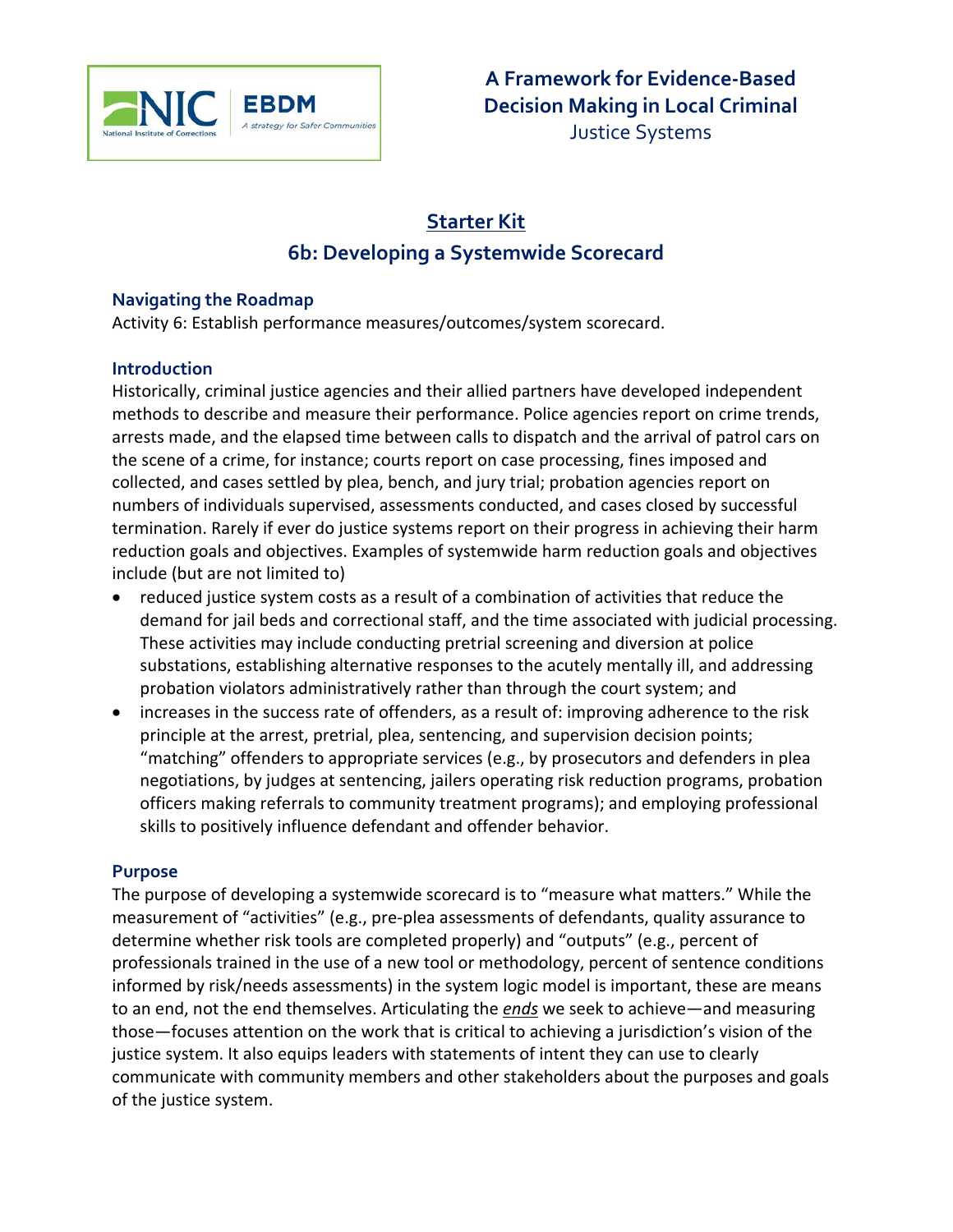## **Participants**

This document was developed to assist EBDM policy teams in identifying the harm reduction goals they seek to achieve through through their policy change work. All policy team members should be involved to some extent in the development of your harm reduction goals and scorecard.

### **Instructions**

- 1. Working as a team, identify the evidence-based decision making changes that are under consideration.<sup>[1](#page-1-0)</sup> Using the logic model template, identify the "impacts" you want to achieve through these policy change initiatives. These impacts are your jurisdiction's harm reduction goals.<sup>[2](#page-1-1)</sup>
- 2. List the goals on a flip chart. As a team, determine whether you have consensus around the importance of each goal. If not, work to achieve consensus.
- 3. Examine the examples of scorecards contained in this kit. As a team, agree to adopt a design for your scorecard, either by selecting one of the templates provided or by creating your own. Include your "identity" on your scorecard.<sup>[3](#page-1-2)</sup>
- 4. Next, discuss and agree with your team how you will measure the system's performance in regard to each of these harm reduction goals. These discussions may be lengthy and may require expert consultation from those within your agencies and system—particularly your research, planning, and information technology staff—and perhaps outside expertise.<sup>[4](#page-1-3)</sup>
- 5. Once the methods to collect and assess performance on your harm reduction goals are determined, be sure to collect baseline data.<sup>[5](#page-1-4)</sup> Baseline data indicates your "starting place," or basis of comparison.
- 6. Finally, discuss how and when the scorecard data will be collected and used. Be clear and specific about this; there is no sense in establishing goals that will not be measured or in collecting data that will not be analyzed and examined for its implications. Perhaps the policy team will task specific individuals with collecting and analyzing performance measurement data and reporting this information back to the policy team on a quarterly basis. Results may be included in agencies' annual reports or in periodic press briefings. Most importantly, if reported results are less than expected, it is critical that the policy team reexamine the conditions, assumptions, resources, activities, outcomes, and outputs related to the implemented policy and practice changes to determine why the expected results have not occurred, and that the team make appropriate modifications so that results do, in fact, improve over time.

## **Tips**

l

• Don't attempt to develop a lengthy list of scorecard items. Agreeing on two, three or four significant goals that everyone is in full agreement with is superior to a laundry list of less

<span id="page-1-0"></span><sup>&</sup>lt;sup>1</sup> For more information, see: 3e: Prioritizing Your Team's Targets for Change.<br><sup>2</sup> See 5a: Building Logic Models and 6a: Measuring Your Performance.

<span id="page-1-1"></span>

<span id="page-1-2"></span> $3$  For more on developing an identity, see 7a: Developing a Communications Strategy; Building Stakeholder and Community Engagement.<br><sup>4</sup> See 6a: Measuring Your Performance.

<span id="page-1-3"></span>

<span id="page-1-4"></span><sup>&</sup>lt;sup>5</sup> See 3d: Gathering Baseline Data.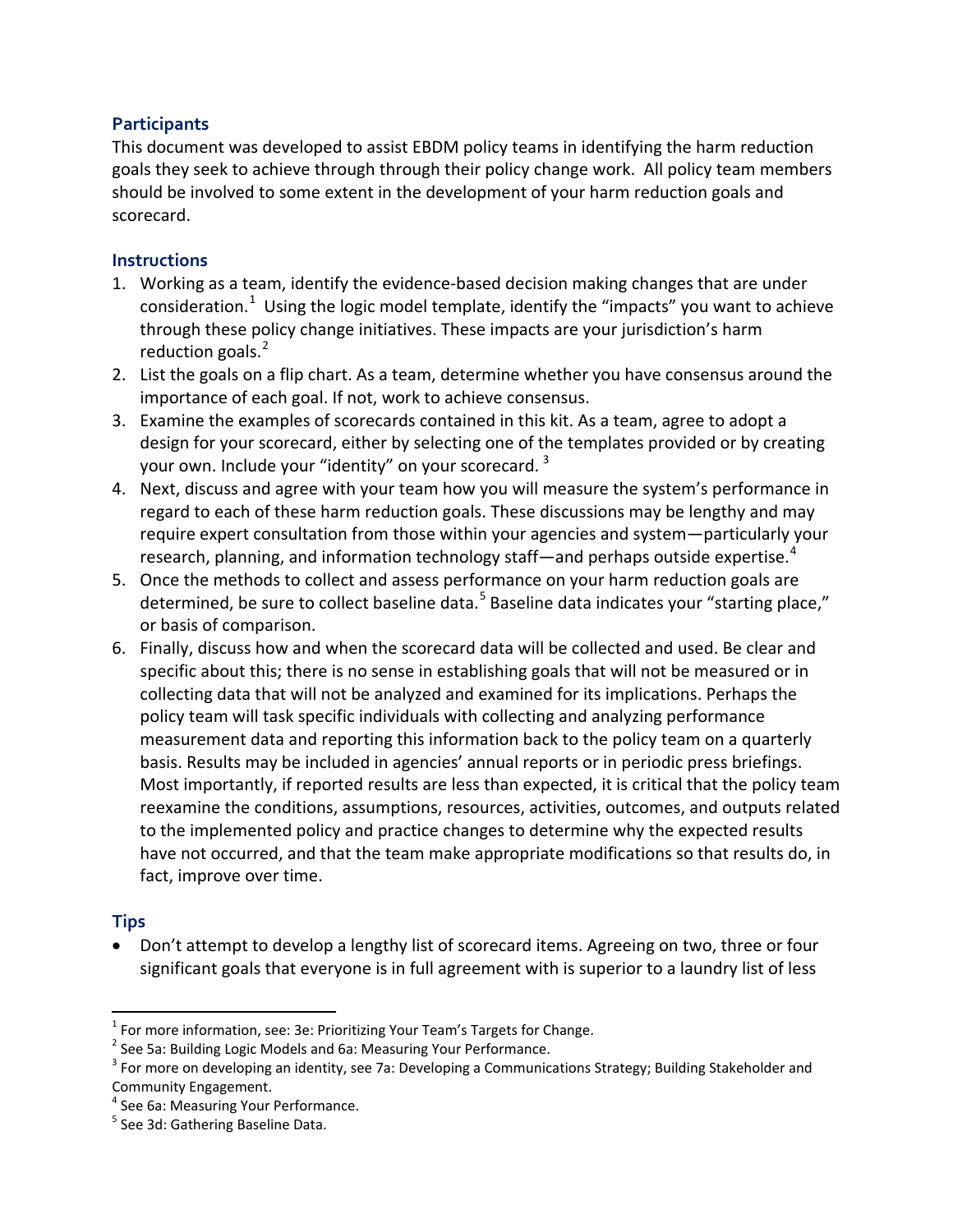significant accomplishments, or goals that do not have full support of the full team. In addition, as a part of your communications strategy, you won't want the scorecard to be too lengthy, or to lack support of the full team.

- Be clear regarding your definitions for key words. For example, "recidivism" is often defined in multiple ways. Refer to the starter kit on Measuring Your Performance for a list of definitions that you might choose to draw from, or at least use as a starting place for the development of your own definitions. Whether you use the provided definitions, or definitions of your own making does not matter; what matters is that you are clear on what you mean by these terms, and that your team is in agreement on these definitions.
- Follow the SMART principle when developing goals for your scorecard:
	- 1. Be **S**pecific
	- 2. Make them **M**easurable (i.e., quantifiable)
	- 3. Be **A**ction-oriented
	- 4. Be **R**ealistic
	- 5. Articulate a **T**ime in which the change will occur
- When you've completed your list of harm reduction goals/scorecard items, it should elicit a reaction of satisfaction. Ask your team, "Would you feel proud to have been a part of the achievement of these goals?" When everyone responds in the affirmative, chances are you've succeeded in the development of your scorecard.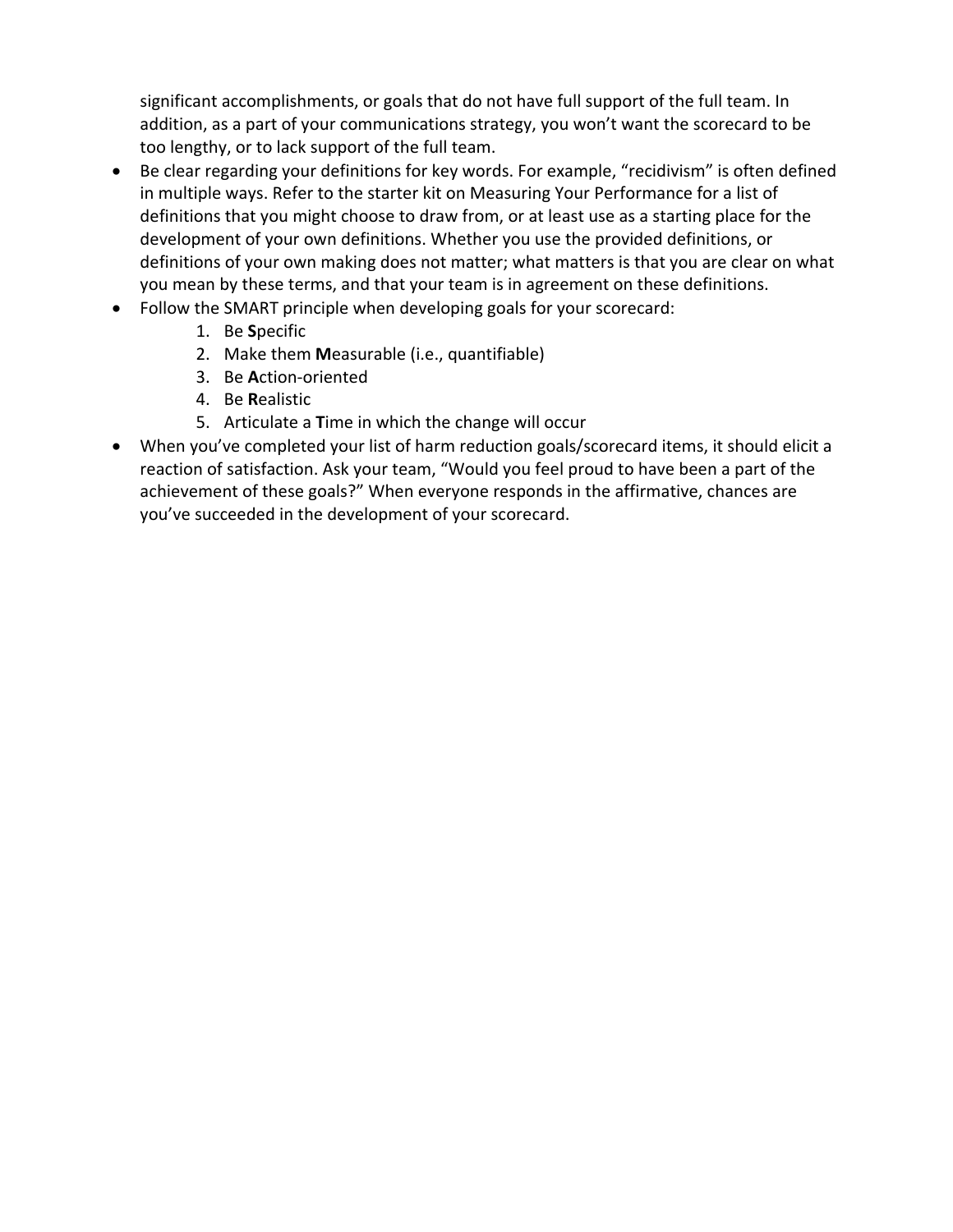### Example: Eau Claire County, Wisconsin, System Scorecard

EAU CLAIRE COUNTY EBDIVISCORE CARD

nel ess SAFER COMMUNIT

ONE LESS VICTIM. ONE LESS OFFENDER. ONE LESS CRIME.

## **EBDM Principles:**

Our county seeks to follow these guiding principles for system activities:

- ♦ Assessment tools should be utilized to identify risk to reoffend, criminogenic needs and appropriate programming.
- Intense programming is reserved for medium and high risk offenders.
- . Programming for medium and high risk offenders is focused on individual criminogenic needs.
- Responses to misconduct should be swift, certain and proportionate.
- . Positive reinforcements are more effective than sanctions and should out number them
- . Programming delivered in natural settings is more effective than programming in institutional settings.
- Sanctions without programming do not reduce recidivism

## **Reduced Recidivism:**

Reduction in number of individuals who are convicted of committing crimes within 3 years of the completion of their criminal justice system contact

#### Reduce recidivism rate of low and medium risk individuals by 20%

#### Reduce recidivism rate of high risk individuals by 10%





## **More Effective Resource Allocation:**

More effective allocation and use of criminal justice system resources as evidenced by reduced criminal case loads and incarceration levels

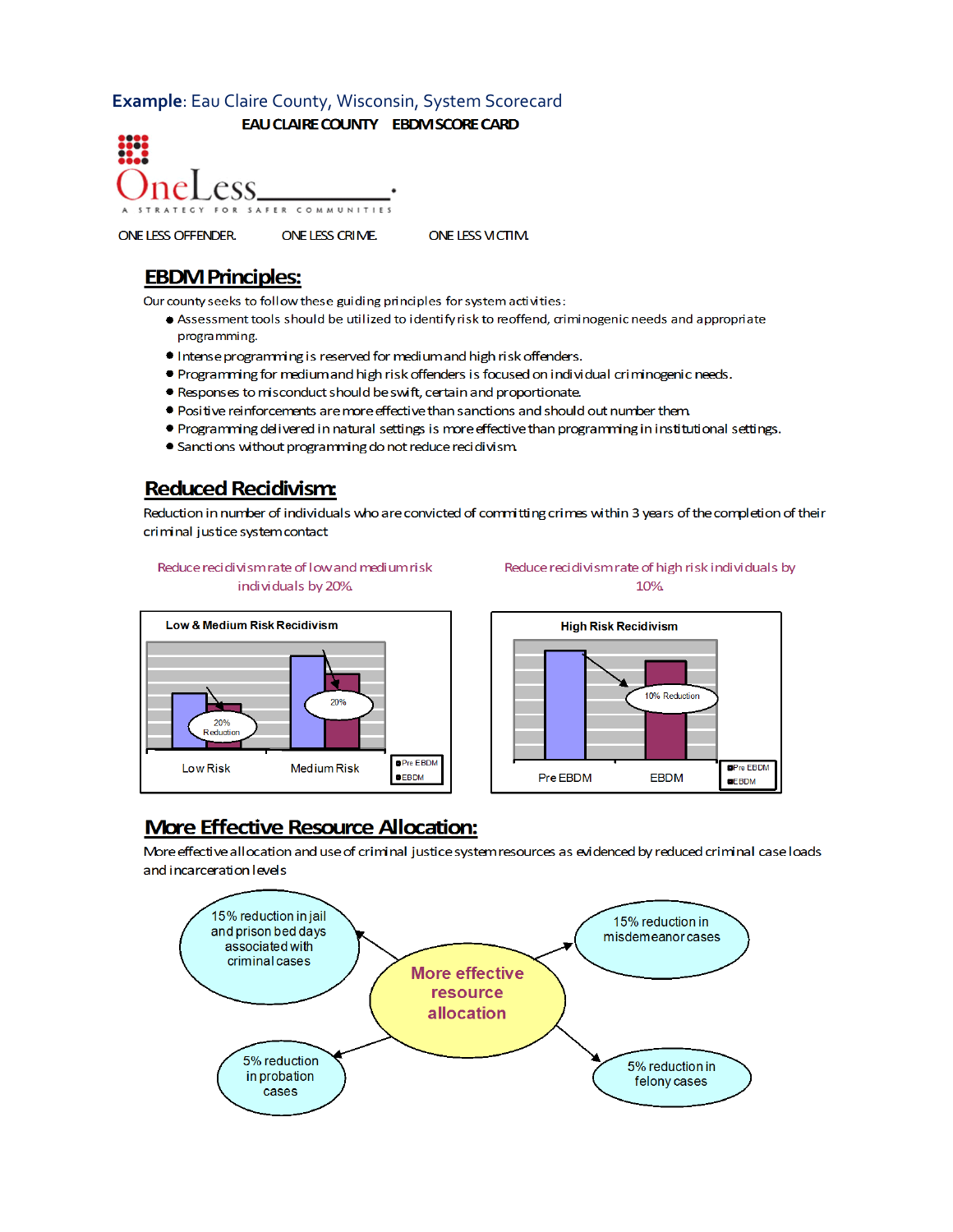### Example: Charlottesville-Albemarle County, Virginia, System Scorecard



## **Criminal Justice System Scorecard**

"Working together for a safer community, one person at a time"

Reduce re-arrests: Percentage of local responsible/misdemeanor offenders re-arrested of a jailable criminal offense within three years following discharge from probation supervision.



Our locality seeks to reduce the re-arrest rate of justice system involved individuals by 10% the year following implementation and by a total of 25% three years post implementation. Re-arrest is defined as an arrest for a jailable criminal offense postrelease from community supervision. Currently, the three year recidivism rate for this population is 24%.

Reduce and Reinvest future criminal justice costs: Costs savings realized through the implementation of evidence based decision making to be utilized and reinvested in future crime reducing activities.

By reducing recidivism and reducing probation violations of local responsible offenders by 25%, our locality will realize a cost savings of over \$360,000 which we intend to reinvest in further crime reducing activities as determined by the evidence based decision making process.



Note: All re-arrest and cost savings data are attributable to local responsible/misdemeanor offender population. We intend to determine re-arrest, recidivism and cost savings for state responsible/felony offenders during the implementation phase. By including recidivism reductions for misdemeanor and felony offenders, the resultant cost savings will be significantly greater.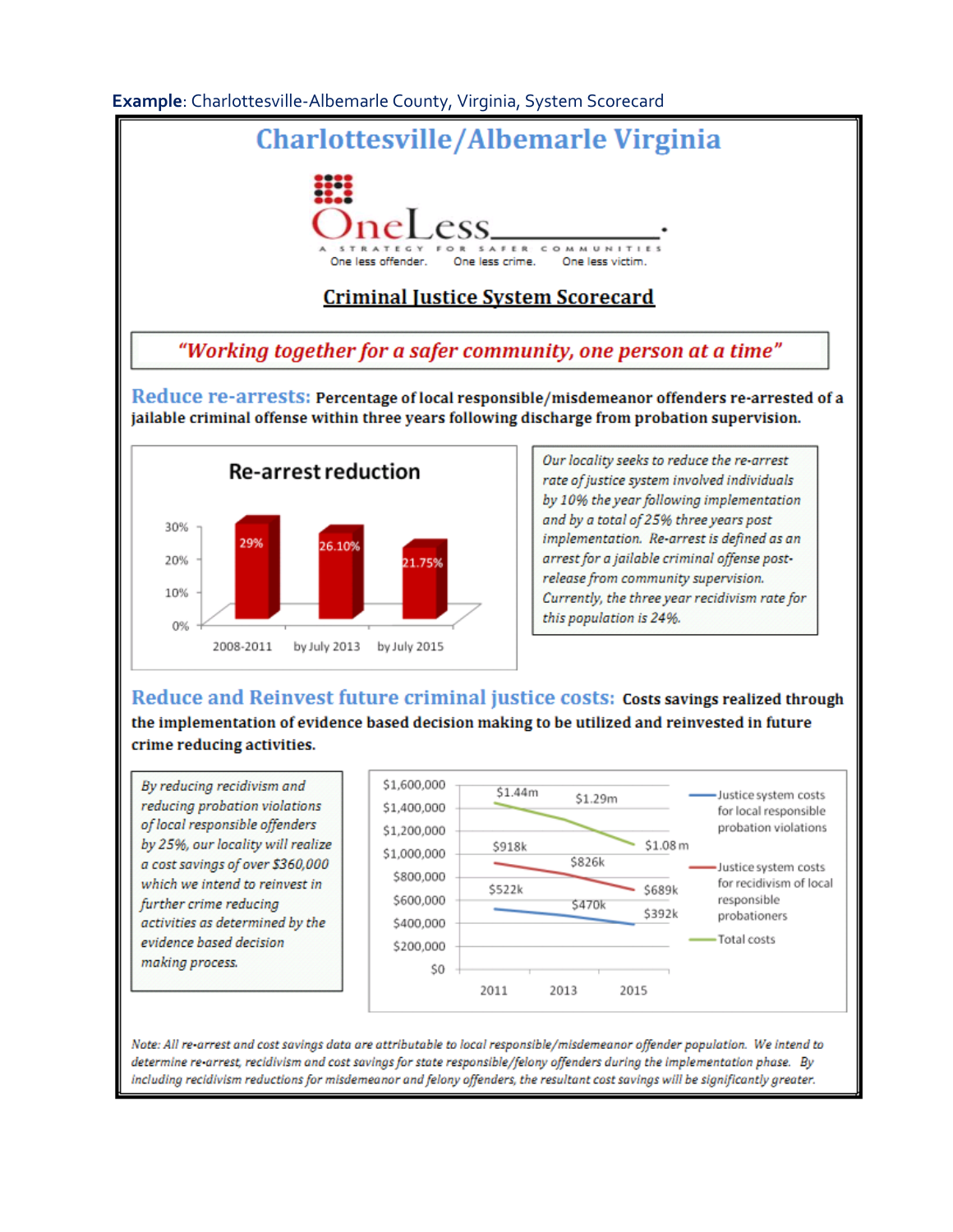## Example: Mesa County, Colorado, Systemwide Scorecard **MESA COUNTY, COLORADO**



## **Criminal Justice System Scorecard**

The Mesa County Criminal Justice System's vision is one less crime, one less victim, and one less offender to create a safer community through the use of principles and practices of reliable evidence based decision-making.

The professionals who represent our criminal justice system will reduce community harm by:

#### 1. Increasing Public Safety

By 2014, increase public safety by limiting pretrial misconduct of medium and high-risk defendants to no more than a 5% failure to appear rate and a 20% new offense rate.

For scorecard reporting purposes pretrial misconduct is limited to instances of failure to appear and the filing of any new felony or misdemeanor offense with the Colorado State Courts while the defendants is on bonded pretrial status.

#### 2. Improving the Use of System Resources

Within 36 months, improve the utilization of financial and program resources by reducing the amount spent on low risk defendants and offenders in primary sentencing options by 33%.

Mesa County conducted citizen surveys and focus groups and found that citizens want an integrated and efficient criminal justice system using collaborative evidenced-based offender management. Efficiency is demonstrated when expensive resources are minimally used on lower risk defendants and offenders who do not need services and supervision. By tracking the number of days low risk defendants spend on probation, work release and other programs and calculating the cost of resource(s) associated with these programs we can begin to measure the reduction of costs over time.

#### 3. Decreasing Recidivism System Wide

By 2015, 75% of offenders will not recidivate within 12 months of successful completion of one of the primary sentencing options.

For this purpose recidivism is defined as any new felony or misdemeanor charge filed with the Colorado State courts within 12 months of successful discharge from a primary sentencing option. A similar definition is used by the Colorado Department of Public Safety and Division of Criminal Justice in their statewide recidivism studies. A period of 12 months was selected to allow comparison with State Judicial agencies as those recidivism studies do not include new offenses committed 13-24 months post successful program completion.